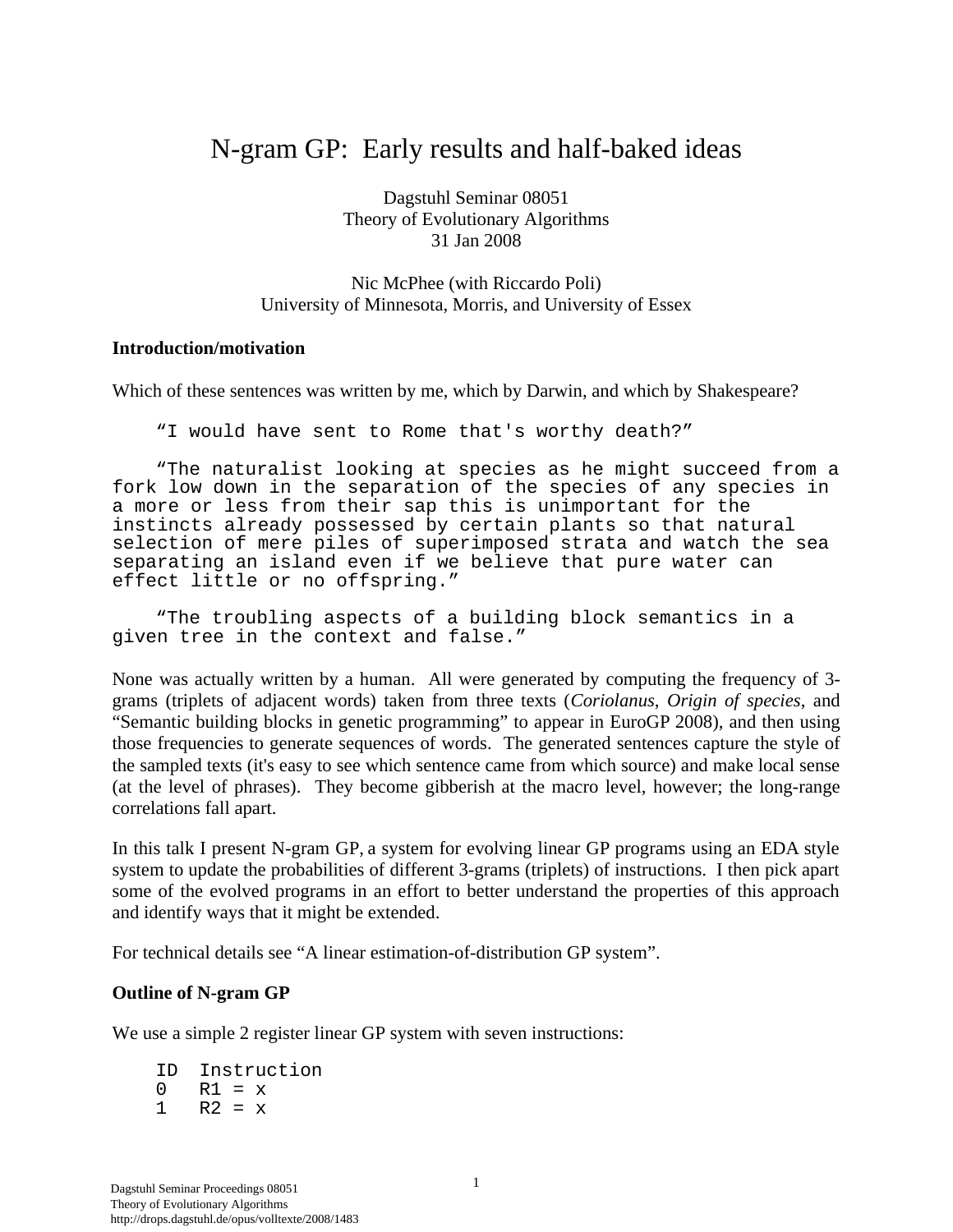2  $R1 = R1 + R2$ <br>3  $R2 = R1 + R2$  $R2 = R1 + R2$ 4 R1 = R1 \* R2 5  $R2 = R1 * R2$ <br>6 Swap R1 R2 Swap R1 R2

R1 is initialized to x, R2 is initialized to 0. The output is read from R1.

In these experiments we only used triples, so we're really doing 3-gram GP. We have two probability matrices: L and M. L is the probability distribution for lengths. M(A, B, C) is (roughly) the probability of generating C as the next instruction assuming that the previous two instructions are AB.

To generate individuals we first choose a length from L, and then use M to choose that number of instructions. We use the appropriate projections of M to generate distributions for the first two instructions. Point mutation is applied to the resulting program.

Our basic execution loop:

- **1.** Initialize L and M uniformly
- **2.** Generate a population of individuals
- **3.** Perform truncation selection
- **4.** Update the probabilities in L, M based on the winners
- **5.** Cook until done

#### **Results on symbolic regression**

We have a target function and a set of test points (21 evenly spaced points x in [-1, 1]). The goal is to evolve a program that matches the target function on those test points.

The system works quite well on certain types of target functions; details of results are in our paper.

Despite having only triplets to work with, the system can learn long sequences of instructions. E.g., can evolve distributions that generate a sequence of 9 instructions with a probability of more than 60%, which is more than 500,000 times more likely than choosing it at random from a uniform distribution of sequences of 7 instructions.

With the target  $x+x^2+...+x^2$  we saw lots of 53 pairs (where 5 and 3 are instruction ideas from the table above) such as 1535353535352. The pair 53 maps the state of the registers from (a, b)  $\Rightarrow$  (a, a(b+1). So this sequence of instructions passes through the states  $(x, 0) \rightarrow (1) (x, x) \rightarrow (53)$  $(x, x + x^2)$  ->(53)  $(x, x + x^2 + x^3)$  -> ... -> (53)  $(x, x+x^2+...x^6)$  ->(52)  $(x+x^2+...+x^7)$  $x^2 + ... + x^2$ .

This works, but is brittle because it depends on the final 52 pair at the end to ensure that R1 has the result. We need 53's everywhere except at the one, key point at the end.

This is reflected in the probability matrix M. Pr{3 | 35} = 66%, where Pr{2 | 35}=1.3% and Pr{5